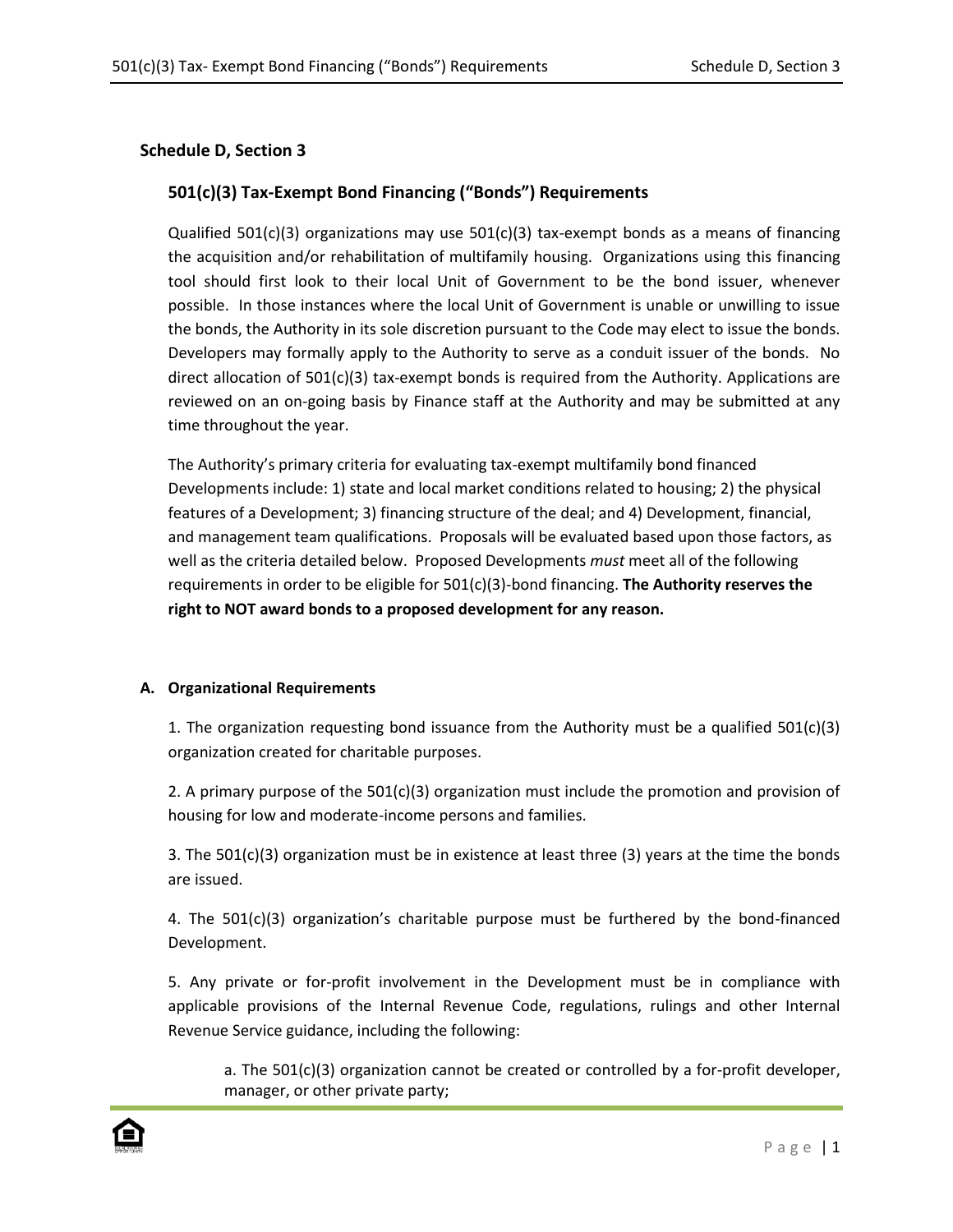b. The costs of organizing and pursuing tax-exempt financing cannot be paid for or loaned by a for-profit entity involved in the bond financed Development;

c. Bank lenders, third-party guarantors, and other lending institutions that have a business relationship with the  $501(c)(3)$  organization cannot have the Authority or influence over the organization's budget, fees, policies, or procedures;

d. The 501(c)(3) organization cannot enter into a management contract with a for-profit manager providing for the sharing of net profits or including penalties if the  $501(c)(3)$ organization terminates the contract;

#### **B. Use of Proceeds**

- 1. Affordability Requirements
	- a. Developments must comply with the applicable provisions of the Internal Revenue Code and meet the federally regulated affordability requirements for  $501(c)(3)$  bond financed Developments.
	- b. Bond-financed multifamily Developments must set-aside at least 75% of the units for "low-income" households with annual incomes below 80% of area median income (adjusted for family size). Of those low-income units, at least 20% must be made available to households with annual incomes below 50% of the area median income, or at least 40% must be made available to households with annual incomes below 60% of the area median income.
	- c. Once the low-income percentage is established, it must remain in place for 20 years, or the term of the bonds, whichever is greater.
- 2. Bond requirements
	- a. All properties to be financed must be 100% owned by a  $501(c)(3)$  organization or governmental unit;
	- b. For bond financed Development providing residential rental property, the Development must either be new construction, must be a "qualified residential rental Development," (as defined in IRS Code Section 142d) or must be substantially rehabilitated (rehabilitation expenditures must equal at least the adjusted basis of the property acquired and be made within the two-year period ending one year after the date of acquisition of such property);
	- c. The weighted average maturity of the bonds cannot exceed 120% of the weighted average life of the facilities financed;
	- d. No more than 2% of the proceeds of the bonds may be used to pay costs of issuance;

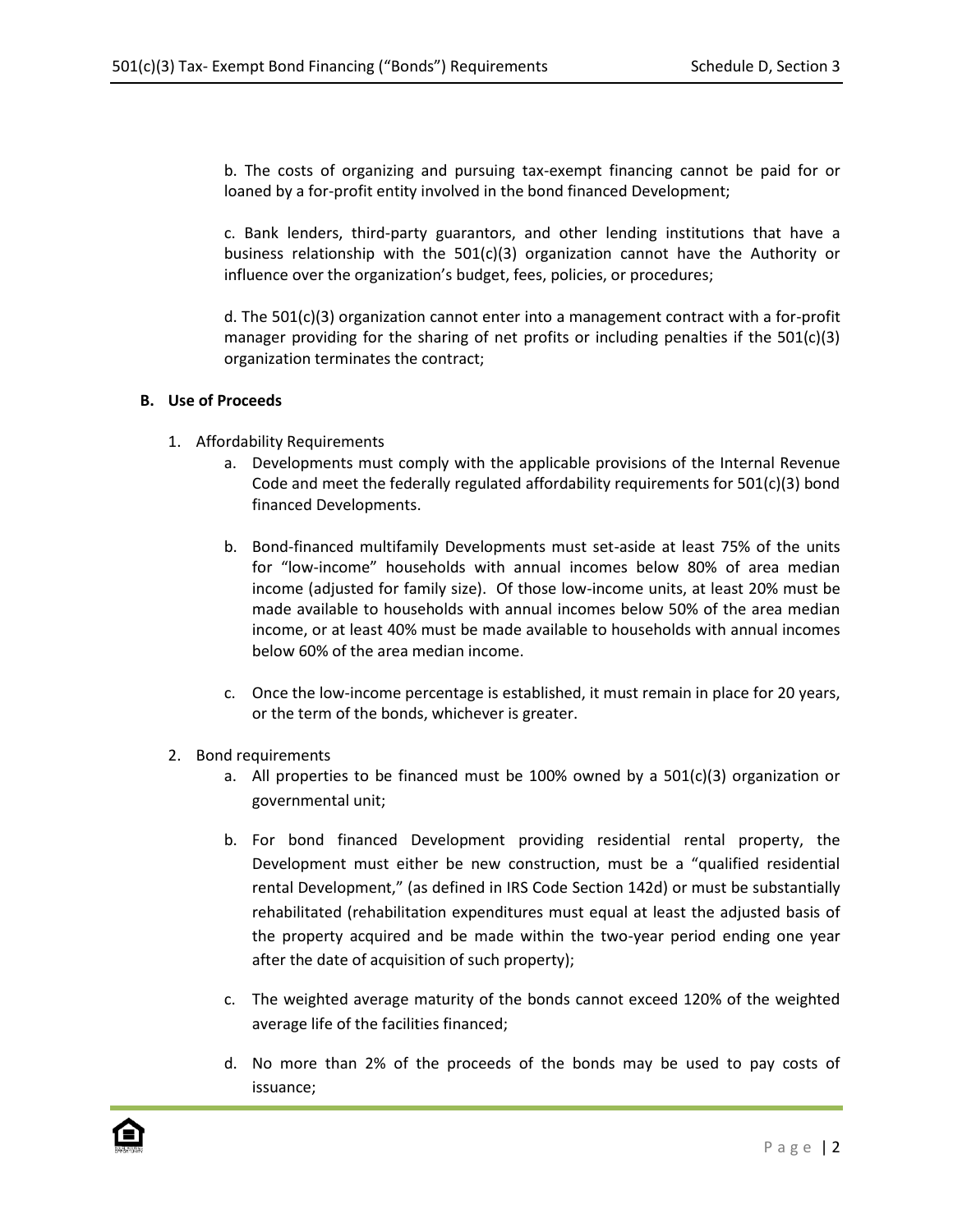- e. Bonds are subject to general arbitrage investment and rebate rules.
- f. The Authority requires debt service reserve, repair and replacement reserve, compliance monitoring, and/or other security measures.
- g. All bond-financed Developments must comply with the provisions of the Internal Revenue Code, regulations, rulings and Internal Revenue Service guidance.
- h. For acquisitions of property, the Authority will require at a minimum, the items in the Capital Needs Assessment to be rectified and may require additional items to be completed based off of the Authority's review of the development.

### **C. Other Requirements**

- 1. In a given calendar year, each 501(c)(3) organization will be limited to \$40 million in bond issuance unless it is a multi-county transaction. In addition, The Authority will review and consider each organization's total funding awards from the Authority for the year. This includes allocations of other IHCDA resources.
- 2. The Authority will not issue unrated or unenhanced bonds. Therefore, the Authority requires some form of credit enhancement or insurance beyond the credit of the housing Development and the mortgage. The bonds issued by The Authority must also receive an investment grade rating from one or more nationally recognized rating agencies (exceptions will be reviewed on a case-by-case basis).
- 3. The 501(c)(3) organization will be required to provide opinion of outside counsel acceptable to the Authority regarding the organizations  $501(c)(3)$  status and the impact of the bond financing thereon.
- 4. Bond proceeds can be used to finance up to a maximum of 95% of total estimated Development costs. Borrowers are required to make a minimum 5% cash equity contribution to the transaction.
- 5. The 501(c)(3) organization will be required to pay all costs of issuance, including the Authority's up-front issuance fee of 1 point of the total bond proceeds, as well as the costs of issuers counsel and financial advisory services to the Authority (if necessary). Organizations will also provide broad indemnification of the Authority for any costs, expenses or liabilities incurred in connection with the bond financing.
- 6. The  $501(c)(3)$  organization will be required to pay trustee fees throughout the life of the transaction.
- 7. Underwriting is subject to final review and approval by the Authority. At a minimum, the underwriting must meet the RHTC underwriting criteria standards and requirements pursuant to the Plan.

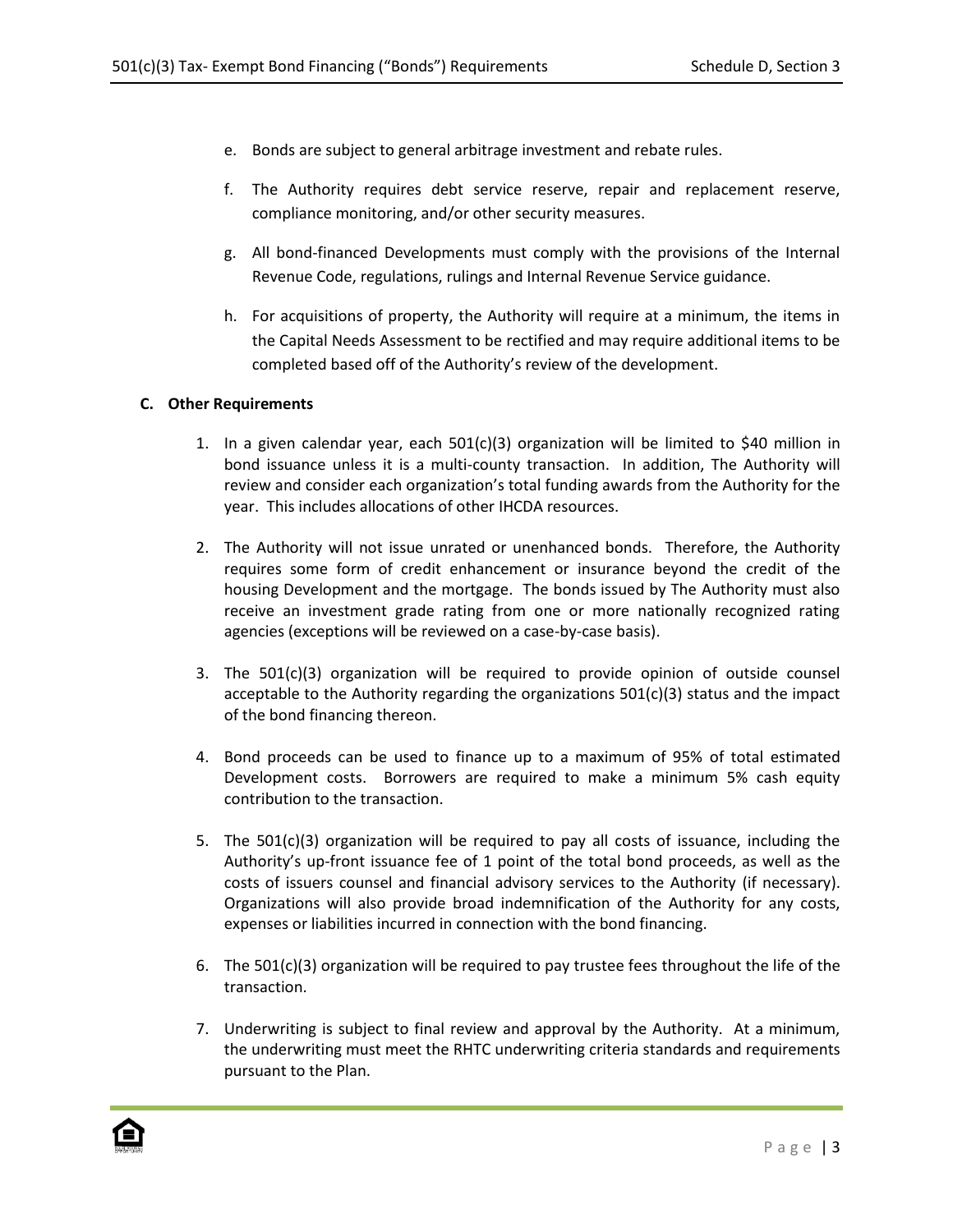- 8. A market study, financial feasibility analysis, capital needs assessment, and appraisal of the proposed bond-financed Development is required. Such reports must adhere to - RHTC guidelines and standards. See Schedule C for the specific Market Study and Fair Market Appraisal requirements.
- 9. The borrower is required to enter into a regulatory agreement with the Authority at the time of loan closing. This is a recorded document in place for the term of the loan. The regulatory agreement will set forth the sponsor's responsibilities and obligations relating to such issues as affordability requirements and use restrictions, management of Development reserves, and financial reporting.
- 10. The Authority may require evidence of local community support for bond-financed Developments.
- 11. Bond counsel must be an Indiana firm with experience in these types of transactions.

### **D. Loan Application and Approval Process**

- 1. Preliminary Conference borrowers are encouraged to meet with the Authority Finance staff to discuss the Development proposal, objectives, and Development team and to review the Authority's 501(c)(3) bond financing policies and requirements.
- 2. Loan Application developers must complete the Multi-Family Housing Finance Application that is part of this Plan. Applications may be submitted at anytime throughout the year. The Authority may contact the sponsor for additional information or clarification as needed. The sponsor must have site control in order for the Authority to consider an application. The following *must* also be submitted at the time of application: 1) Articles of Incorporation and Bylaws; 2) IRS Determination Letter; 3) Notfor-Profit Eligibility Questionnaire; 4) market study; 5) tenant profiles and/or rent roll; and 6) upfront nonrefundable application fee equal to 1 basis point of the total requested bond proceeds (e.g. if requesting \$15,000,000 in bond issuance, the application fee equals \$1,500).
- 3. Site Review to determine general site and surrounding area suitability and identify possible environmental hazards. If the proposal is for acquisition and rehabilitation of an existing property, the review may require the submission of a preliminary inspection report in order to familiarize the Authority with the sponsor's plans.
- 4. Preliminary Resolution– the application will be reviewed and analyzed by the Authority Finance staff before submission to the Authority's Executive Director and presentation for approval by the Authority's Board of Directors. The Authority may take up to 60 business days to review and analyze an application. The applications should be submitted and received at least 120 days prior to the date of the monthly board meeting at which it may be presented. If the board approves the proposed